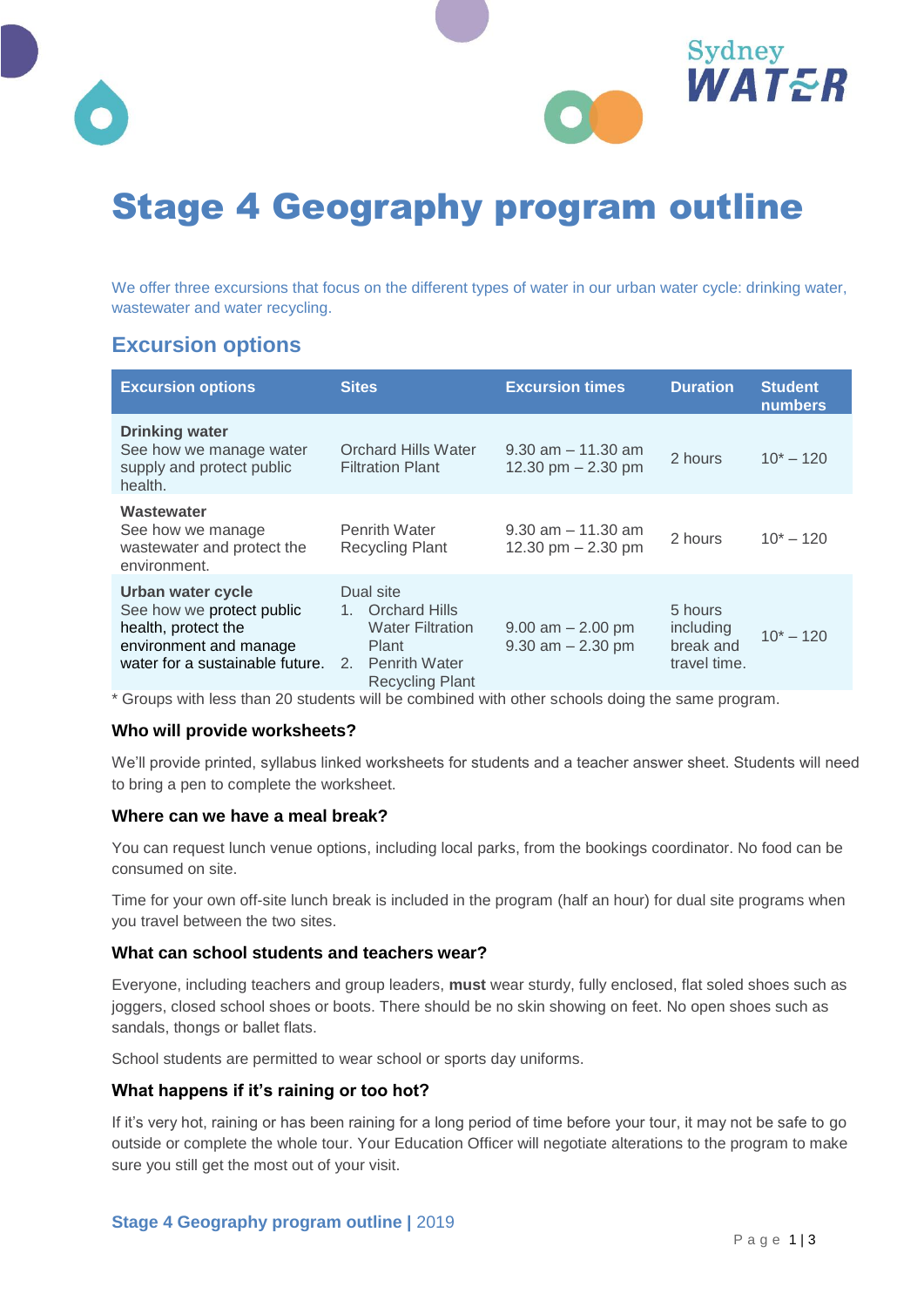





#### **Water in the World**

- investigate how the operation of the **water cycle** connects people and places
- assessment of strategies used to overcome water scarcity and the **role of governments**, nongovernment organisations, individuals and communities in **sustainable water management** and **enhancing liveability**
- proposal of **individual** actions contributing to **water management**
- discussion of variations in people's perceptions about the **value of water**

## **Excursion itineraries**

#### **Drinking water excursion at Orchard Hills Water Filtration Plant**

| <b>Time</b>       | <b>Activity</b>    | <b>Content</b>                                                                                                                                                                                 |
|-------------------|--------------------|------------------------------------------------------------------------------------------------------------------------------------------------------------------------------------------------|
| $9.00$ am         | Arrival            | Arrive at Orchard Hills, orientation and safety.<br>۰                                                                                                                                          |
| $9.10 \text{ am}$ | Values of<br>water | Outline the roles and responsibilities of Sydney Water<br>$\bullet$<br>Role of governments, non-government organisations, individuals and<br>۰<br>communities in sustainable water management. |
| $9.20$ am         | Tour               | Walking tour of an operational site.<br>۰                                                                                                                                                      |
| $10.05$ am        | Water lab          | Your drinking water is high quality and safe. Students will test this<br>۰<br>with lab experiments and technology used by Sydney Water<br>everyday.                                            |
| $10.50$ am        | Conclusion         | Students discuss their role in managing drinking water.<br>$\bullet$                                                                                                                           |
| $11.00$ am        | Departure          | Safely depart site.<br>۰                                                                                                                                                                       |

### **Wastewater Excursion at Penrith Water Recycling Plant**

| <b>Time</b> | <b>Activity</b>        | <b>Content</b>                                                                                                                                                                                                                                                                                                                  |  |
|-------------|------------------------|---------------------------------------------------------------------------------------------------------------------------------------------------------------------------------------------------------------------------------------------------------------------------------------------------------------------------------|--|
| $9.00$ am   | Arrival                | Arrive at site, orientation and safety.<br>$\bullet$                                                                                                                                                                                                                                                                            |  |
| $9.10$ am   | Managing<br>water      | Outline the roles and responsibilities of Sydney Water.<br>$\bullet$<br>Use an Augmented reality sandbox to investigate the natural water<br>$\bullet$<br>cycle.<br>Use an interactive catchment model to explore Sydney's urban<br>$\bullet$<br>environment, the urban water cycle and managing impacts on the<br>environment. |  |
| 9.40 am     | Wipes out of<br>pipes  | Discuss what can and can't go down the drain and the impacts of<br>$\bullet$<br>our actions.<br>Use scientific mixers to investigate how readily 'flushable' wipes,<br>$\bullet$<br>tissues, toilet paper and facial wipes break down.                                                                                          |  |
| 9.55 am     | Tour                   | Walking tour of an operational site.<br>$\bullet$                                                                                                                                                                                                                                                                               |  |
| $10.35$ am  | Flow chart<br>activity | Students use pictures to create a flow chart of the treatment process<br>$\bullet$<br>that notes:<br>treatment processes<br>$\circ$<br>substances being removed at each stage of the process.<br>$\circ$                                                                                                                        |  |
| 10.50 am    | Conclusion             | Students discuss their role in the urban water cycle.<br>۰                                                                                                                                                                                                                                                                      |  |
| 11.00 am    | Departure              | Safely depart site.<br>$\bullet$                                                                                                                                                                                                                                                                                                |  |